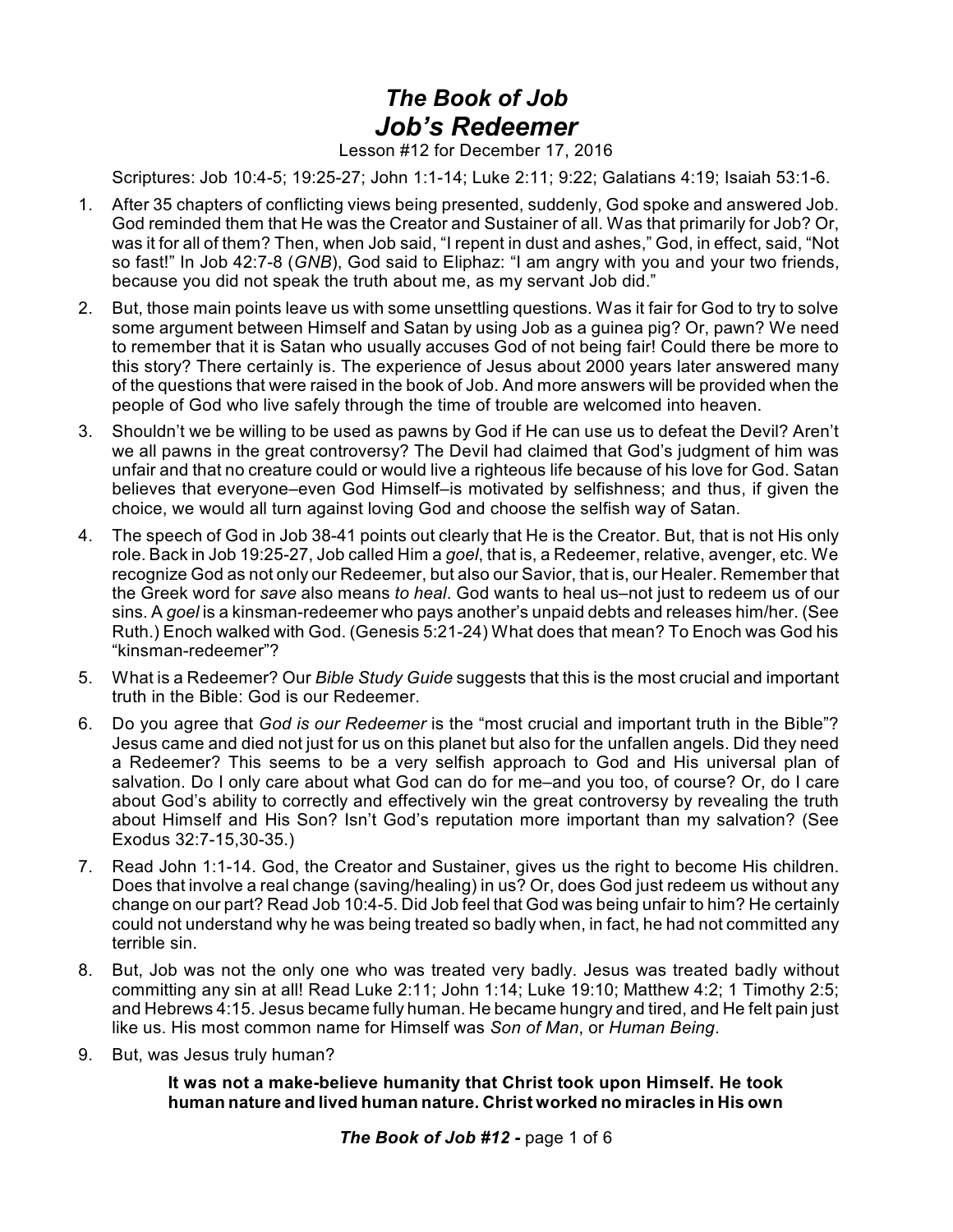**behalf. He was compassed with infirmities, but His divine nature knew what was in man.** He needed not that any should testify to Him of this. The Spirit was given Him without measure; for His mission on earth demanded this.

**Christ's life represents a perfect manhood. Just that which you may be, He was in human nature.** He took our infirmities. He was not only made flesh, but He was made in the likeness of sinful flesh. His divine attributes were withheld from relieving His soul anguish or His bodily pains (Letter 106, 1896).—Ellen G. White, *5SDABC* 1124.1-2. [Bold type is added.]

- 10. This involves a real change in us; it is not just having Someone to redeem us and pay our debts and die in our place. Could we really be like Jesus?
- 11. Read 1 John 2:6 and Galatians 4:19. Could we actually have the nature of Christ formed within us? Jesus is decidedly and unequivocally our perfect Model. He is our only true Model.
- 12. Our *Bible Study Guide* for Tuesday, December 13, says:

We need more than that; we need a Substitute, Someone to pay the penalty for our sins. He came not just to live a perfect life as an example to us all; he came also to die the death that we deserve so that His perfect life can be credited to us as our own.

- 13. Where are the texts for that? Why should we focus on our past sins which nobody can do anything about anyway? What God cares about is what kind of lives we will live in the future.
- 14. If the Holy Spirit could work in us a complete transformation to the point where we become like the human Jesus, would we still need a Substitute? He died for the whole universe. Could a Substitute really pay for our past sins? Would that change our history and make us no longer sinners? How does the perfect life of Jesus Christ get credited to us? When our names come up in the judgment, is the Father fooled into thinking that we have lived the perfect life of Jesus? Is our guardian angel fooled? Can't we remember our sins of the past? Are we the only ones who remember them? Is God's memory faulty? Or, in the judgment, does God treat us just *as if* we had not sinned while all the time understanding perfectly well the truth about our past? Are we then just redeemed without any change? Or, are we saved and healed through the work of Jesus, the Holy Spirit, and the angels working in and with us? Could we be saved without being changed? Was the thief on the cross changed? Had he changed his opinion about Jesus?
- 15. Read Mark 8:31; Luke 9:22; 24:7; and Galatians 2:21. These verses state clearly that Jesus had to die. Do they explain why He had to die? That truth is explained in Romans 3:25-26. God's righteousness must first be demonstrated and proven before He can save us. Could we have any part–did Job have any part–in justifying God's name and reputation? (Romans 3:1-4) God's name and reputation needed to be "justified"; it would be better to say "vindicated."
- 16. Did Jesus have to die because no matter how much we try, obedience to the law can never save us? Then, how does the perfect life and perfect example of Jesus save us?
- 17. Is a payment of some penalty necessary for salvation? Who/what is demanding that kind of payment?
- 18. How well are we doing at keeping the commandments? If we are sinners, does that mean we need a Substitute?

Satan represents God's law of love as a law of selfishness. He declares that it is impossible for us to obey its precepts.... As one of us He [Jesus] was to give an example of obedience.... He endured every trial to which we are subject. And He exercised in His own behalf no power that is not freely offered to us. As man, He met temptation, and overcame in the strength given Him from God.... His life testifies that it is possible for us also to obey the law of God.—Ellen G. White, *The Desire of Ages* 24.2. [Brackets and content in brackets are added.]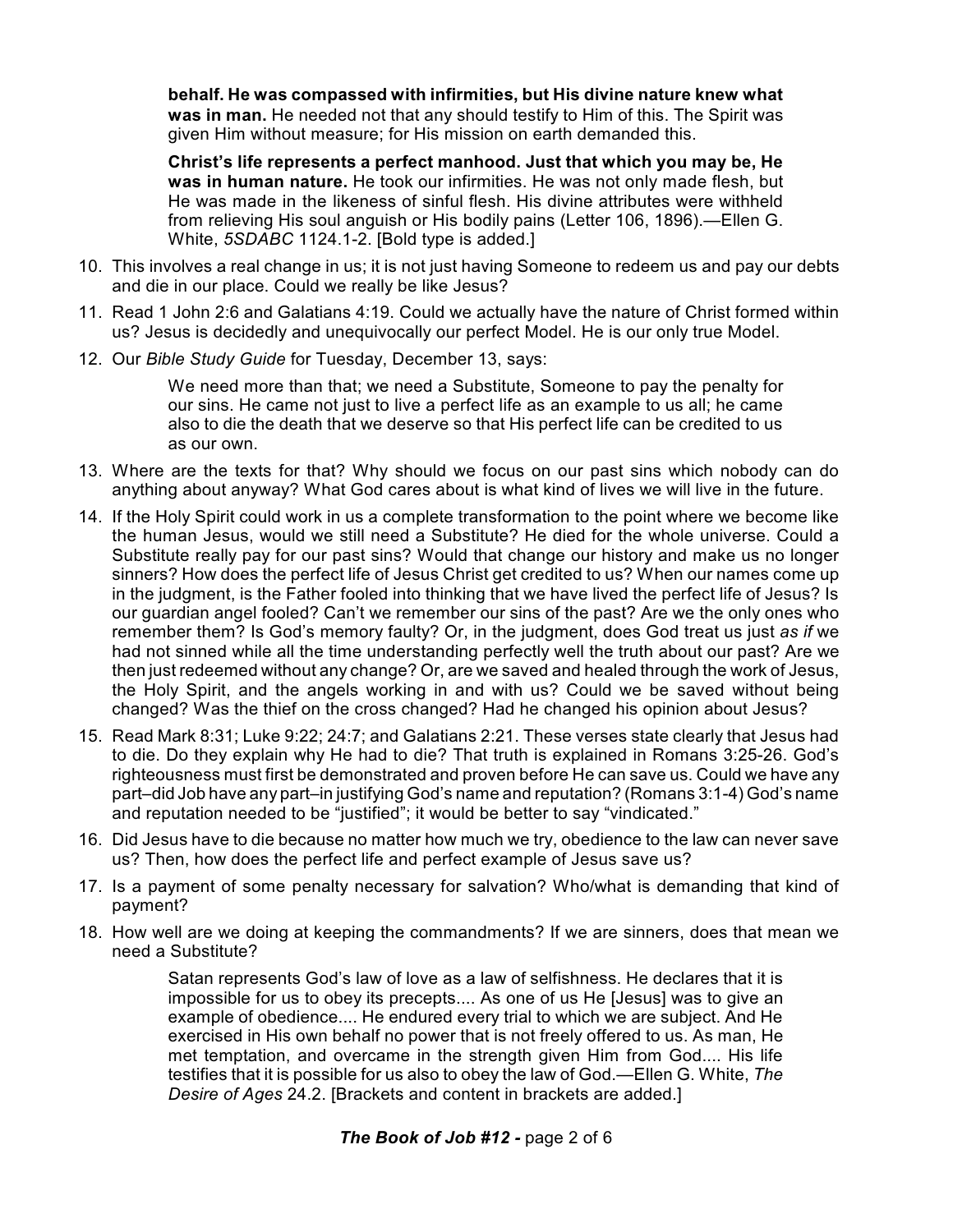- 19. What is the role of a Substitute? If He can substitute for some sinners, why not for all sinners?
- 20. Read Isaiah 53:1-6. What does this tell us about the sufferings of the Lord on the cross? "He endured the suffering that should have been ours, the pain that we should have borne." But, notice the words that follow: "All the while we *thought* that his suffering was punishment sent by God." [Italic type is added.] What is implied by those words? Did Jesus somehow take upon Himself all the sins that have ever been committed in the history of our world? How would that work? Is it possible to move sins around? Was it possible for people in the Old Testament to make lambs guilty for their sins? How do we go about making Jesus guilty for our sins? Was His death a demonstration of the truth that He had spoken in the Garden of Eden? Or, was it payment to some more powerful entity that demanded a pound of flesh to pay for the sins of the world? What does it mean to suggest that Christ took upon Himself all our sins? If we can know only our own griefs, how was it that Jesus as a human being experienced all our griefs? Was that because He was somehow more than human? Down through the ages, thousands of people have suffered and died for their faith. Was their suffering primarily physical? What kind of suffering did Jesus experience?

Upon Christ as our substitute and surety was laid the iniquity of us all. He was counted a transgressor, that He might redeem us from the condemnation of the law. The guilt of every descendant of Adam was pressing upon His heart. The wrath of God against sin, the terrible manifestation of His displeasure because of iniquity, filled the soul of His Son with consternation. All His life Christ had been publishing to a fallen world the good news of the Father's mercy and pardoning love. Salvation for the chief of sinners was His theme. **But now with the terrible weight of guilt He bears, He cannot see the Father's reconciling face. The withdrawal of the divine countenance from the Saviour in this hour of supreme anguish pierced His heart with a sorrow that can never be fully understood by man. So great was this agony that His physical pain was hardly felt.**

Satan with his fierce temptations wrung the heart of Jesus. The Saviour could not see through the portals of the tomb. Hope did not present to Him His coming forth from the grave a conqueror, or tell Him of the Father's acceptance of the sacrifice. **He feared that sin was so offensive to God that Their separation was to be eternal. Christ felt the anguish which the sinner will feel when mercy shall no longer plead for the guilty race. It was the sense of sin, bringing the Father's wrath upon Him as man's substitute, that made the cup He drank so bitter, and broke the heart of the Son of God.**—Ellen G. White, *The Desire of Ages* 753.1-2. [Bold type is added.]

21. Read Hebrews 2:14. How did/does/will God destroy the Devil? He could have done it as easily as one casts a stone to the ground. God just reveals the truth, and Satan will be defeated.

> God could have destroyed Satan and his sympathizers as easily as one can cast a pebble to the earth; but He did not do this. Rebellion was not to be overcome by force.—Ellen G. White, *The Desire of Ages* 759.1.

- 22. Many Christians have suggested that Christ suffered more than any other human being ever did or could. What is implied by that?
- 23. Christ's suffering was because even as a human being, He had known such a close relationship with God that a sense of the loss of that relationship was so terrible that His physical pain was hardly felt. What does that mean? Isaiah 59:2 (*GNB*) says: "It is your sins that separate you from God when you try to worship him." God the Father allowed sin to cause a separation between Himself and His Son; that separation caused the intense suffering that Jesus felt. It is called the second death; it is what the wicked will feel when they die at the end of the millennium. He went through that experience in order to show us what the ultimate results of sin will be. We can

## *The Book of Job #12 -* page 3 of 6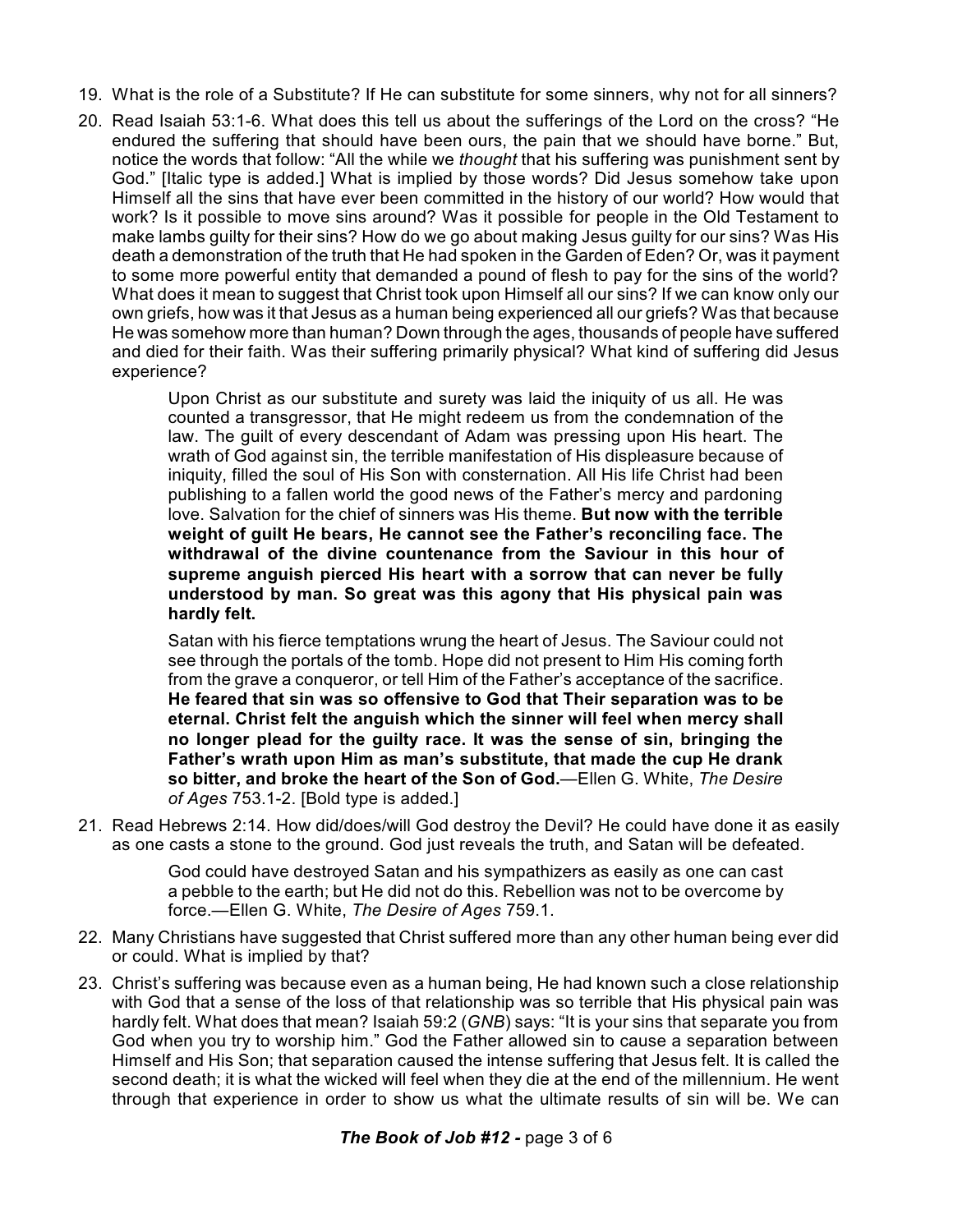choose to live the kind of loving lives that Jesus lived–realizing that we will never fully live up to the standard–or, we will finally die the death that He died.

In the Garden of Gethsemane Christ suffered in man's stead.... Human nature would then and there have died under the horror of the sense of sin, had not an angel from heaven strengthened Him to bear the agony.

...**Christ was suffering the death that was pronounced upon the transgressors of God's law**.—Ellen G. White, *MS* 35, 1895; *5SDABC* 1103.1-2; *7aSDABC* 223,463; *AG* 168.2-4; *BTS* September 1, 1915, par. 5; *TMK* 64.3.

**Christ felt much as sinners will feel when the vials of God's wrath shall be poured out upon them**. Black despair like a pall of death will gather about their guilty souls, and then they will realize to the fullest extent the sinfulness of sin.—Ellen G. White, *2T* 210.1; *Mar* 271.3; *ST*, August 28, 1879, par. 1; February 15, 1883, par. 4; *PH169* 10.2.

**If the sufferings of Christ consisted in physical pain alone, then His death was no more painful than that of some of the martyrs.**—Ellen G. White, *2T* 214.1 (1869); *AG* 171.3; *OFC* 209.1; *ST* August 28, 1879, par.11; February 15, 1883, par. 13; *PH* 169 14.3.

But **bodily pain was only a small part of the agony of God's dear Son**. **The sins of the world** were upon him, and also **the sense of his Father's wrath** as he suffered the penalty of the law. It was these that crushed his divine soul. It was **the hiding of his Father's face, a sense that his own dear Father had forsaken him**, which brought despair. **The separation that sin makes between God and man was fully realized and keenly felt by the innocent, suffering Man of Calvary.**—Ellen G. White, *2T* 214.1 (1869); *AG* 171.3; *BEcho* January 1, 1887, par. 9; *2MCP* 514.5-515.1; *ST*, August 28, 1879, par. 12; February 15, 1883, par. 14; *PH* 169 14.3.

**His heart was broken by mental anguish. He was slain by the sin of the world.**—Ellen G. White, *Desire of Ages* 772.2 (1898).

God's Spirit will not always be grieved. It will depart if grieved a little longer. After all has been done that God could do to save men, if they show by their lives that they slight Jesus' offered mercy, death will be their portion, and it will be dearly purchased. **It will be a dreadful death; for they will have to feel the agony that Christ felt upon the cross to purchase for them the redemption which they have refused.**—Ellen G. White, *Testimonies for the Church*, vol. 1, 124.1 (1855); *CCh* 41.3; *4bSG* 11.1 (1864). [Bold type is added.]

- 24. Read Philippians 2:6-8. Hopefully none of us will question the fact that Jesus descended from His throne as Ruler of the universe in heaven to die the death of a common criminal. How should that impact us? If only one of us had sinned, would Christ still have had to die?
- 25. After God revealed Himself to Job in the storm, Job said: "I abhor myself, and repent in dust and ashes." (Job 42:6, *NKJV*) Does God ask us to abhor ourselves? Or, does He ask us to accept His healing? Do we need to abhor ourselves in order to accept His healing?
- 26. What did Jesus accomplish on the cross? Did He pay the legal penalty for sin? Does that reconcile the fallen world to God? Is God the Father the One who demanded this legal payment? Who paid it? To whom did He pay it? Does God owe Satan anything? Did Jesus pay it to His Father? Why would that be necessary? Could the law demand payment? Who established that law? Wasn't it Christ together with the Father and the Holy Spirit? If Jesus paid the debt for our sins on the cross, how does that change our lives? Or, does it? Does God admit sinners to heaven that have not been changed? We have looked at many quotations suggesting that Christ's death was for the benefit of the angels as well as man. Did the heavenly angels need to

## *The Book of Job #12 -* page 4 of 6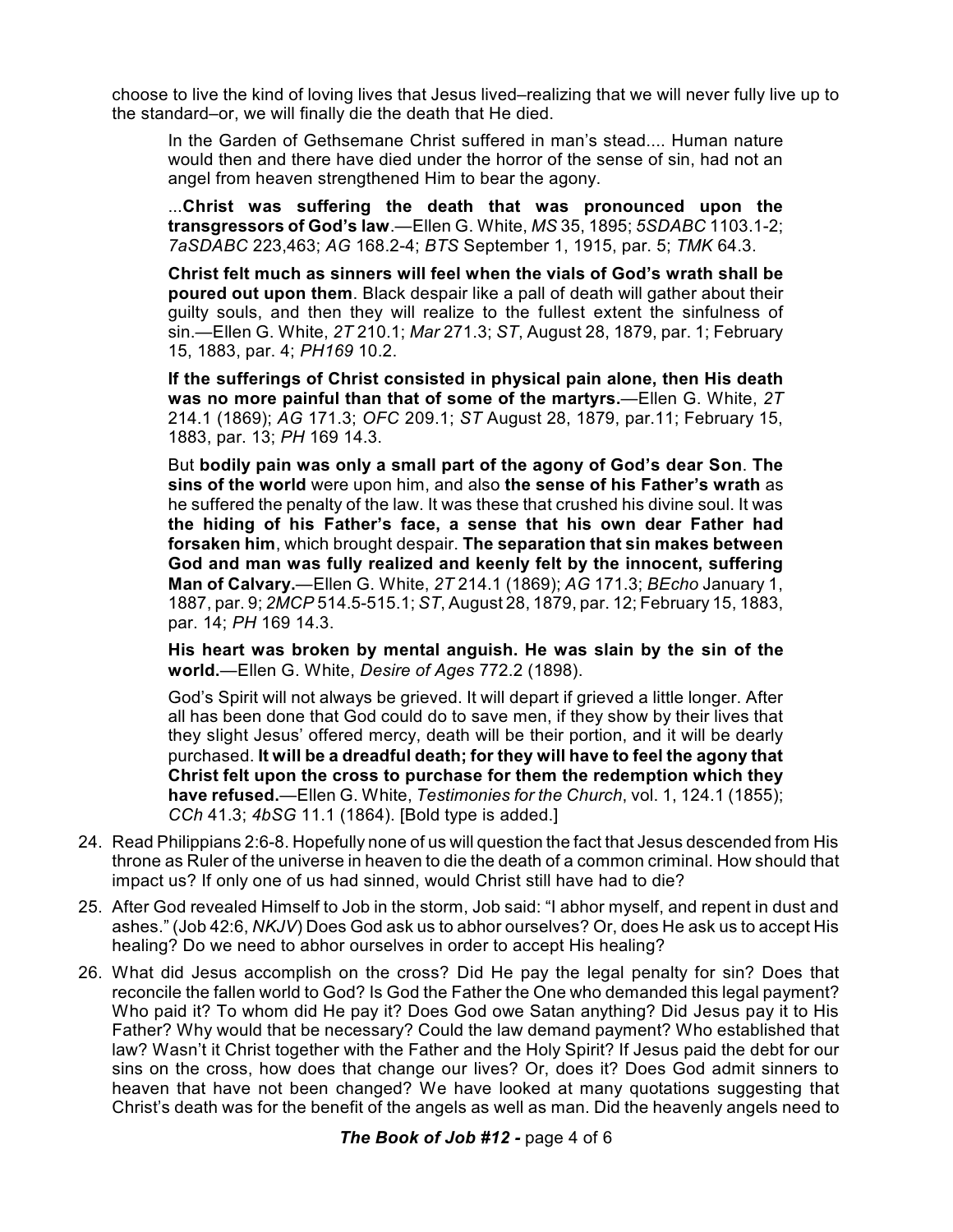abhor themselves to take advantage of it?

- 27. What questions were raised by Satan that were answered by Jesus and that were left unanswered in the book of Job?
- 28. Satan had made many false claims against God. Falsehood can be refuted only by telling and demonstrating the truth.

A. Satan had claimed that God was not willing to be self-sacrificing. Jesus completely disproved that claim.

B. Satan claimed that it was impossible for any human being to live a sinless life here on planet earth. Jesus did.

C. Satan had claimed that he should be treated like Christ because he was equal with Christ. By coming forth from the grave in His own power, Christ proved His divinity which Satan could never do. (John 2:19; 10:18)

D. Satan had claimed that sin does not lead to death. Jesus proved that sin *does* lead to death. He died the second death which results from separation from God. (Genesis 3:1-4; Isaiah 59:2)

Consider the following by Ellen White.

**When the voice of the mighty angel was heard at Christ's tomb, saying, Thy Father calls Thee, the Saviour came forth from the grave by the life that was in Himself.** Now was proved the truth of His words, "I lay down My life, that I might take it again.... I have power to lay it down, and I have power to take it again." Now was fulfilled the prophecy He had spoken to the priests and rulers, "Destroy this temple, and in three days I will raise it up." John 10:17, 18; 2:19—Ellen G. White, *The Desire of Ages* 785.2. [Bold type is added]

- 29. We are studying the book of Job. How does Christ's death at Calvary relate to the sufferings of Job? Would it be correct to say that in both cases Satan was proved wrong and God and Christ were proved right in their judgments? Amen!
- 30. Why is a substitutionary death necessary?
- 31. Jesus had to die to demonstrate the truth about sin and its consequences. Without that demonstration, we might be tempted to believe the Devil's lies. There would be no answers to Satan's questions and accusations, and the entire universe might eventually be tempted to believe Satan's lies. Trust–which is the same Greek word as *faith*–would be destroyed.
- 32. Did Jesus really suffer? Did the Father really suffer? Absolutely. If God was manipulating the whole story of Jesus to make it come out right, then how can we trust Him? And what would Job say if it turned out that his whole experience was just a charade?

But God suffered with His Son. Angels beheld the Saviour's agony. They saw their Lord enclosed by legions of satanic forces, His nature weighed down with a shuddering, mysterious dread. There was silence in heaven. No harp was touched. Could mortals have viewed the amazement of the angelic host as in silent grief they watched the Father separating His beams of light, love, and glory from His beloved Son, they would better understand how offensive in His sight is sin.—Ellen G. White, *The Desire of Ages* 693.2.

33. How did Job learn about a Redeemer? Ellen White tells us that Enoch, Abraham, and Moses saw the life of Christ in vision. Is it possible that Job also saw it? The *Adult Teacher's Sabbath School Bible Study Guide* on page 158 suggests:

> We understand the substitutionary death of our Redeemer, whose suffering encompasses the total sum of all sufferings and sorrows that this world's generations have and will ever live. This saving knowledge leads us, through our sufferings, into the life of the redeemed.